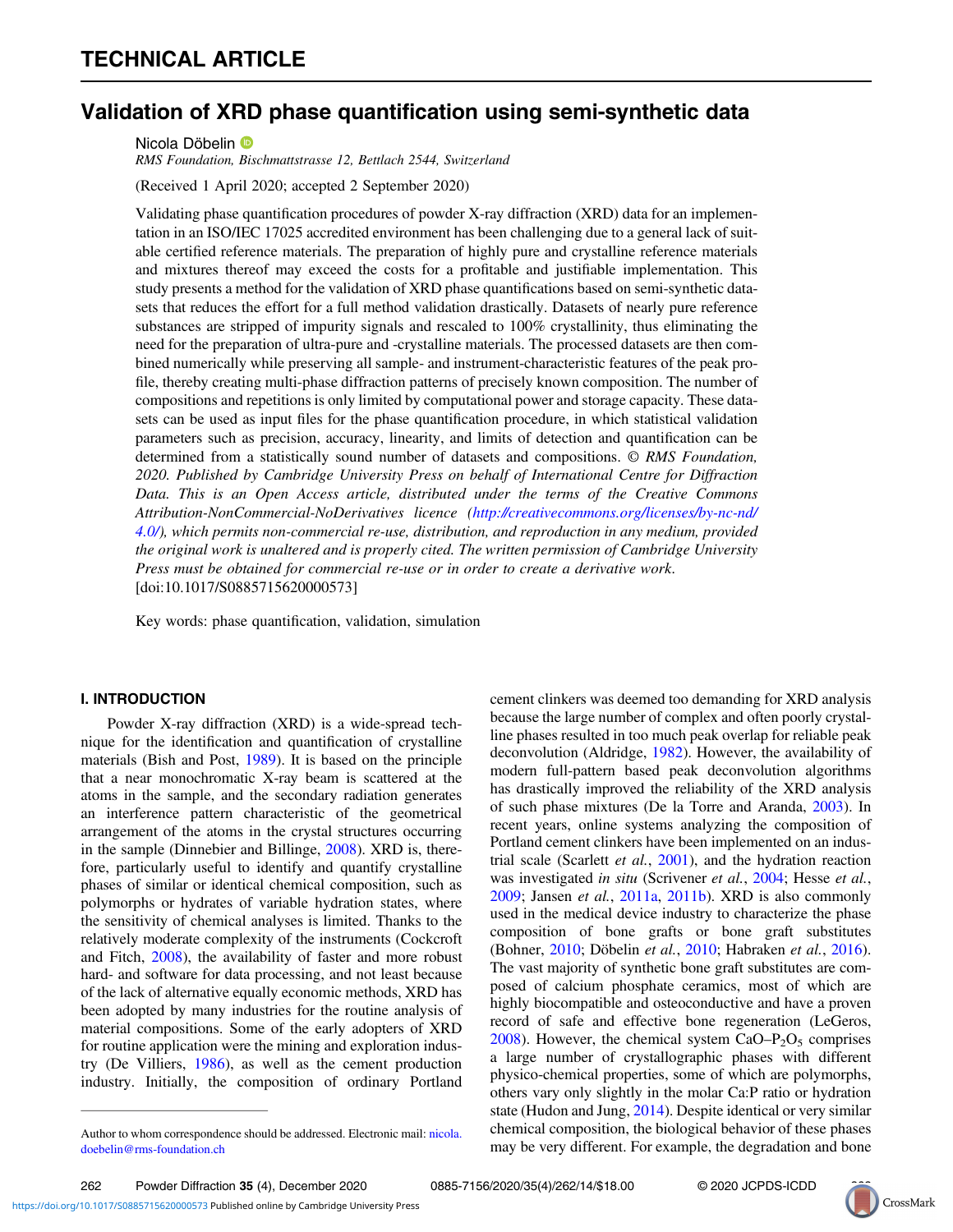regeneration rate of  $α$ - and  $β$ -tricalcium phosphate (TCP;  $Ca<sub>3</sub>(PO<sub>4</sub>)<sub>2</sub>$ ) is substantially different despite identical chemical composition (Yuan et al., [2001;](#page-13-0) Grandi et al., [2011](#page-12-0)). Hydroxyapatite  $(Ca_5(PO_4)_3OH)$ , which is only slightly more Ca-rich than TCP, is very slowly or non-resorbable (Yamada et al., [1997](#page-13-0)). Other phases are highly soluble and may strongly increase or reduce the pH at the implantation site (Vereecke and Lemaître, [1990\)](#page-13-0). Precise control and monitoring of the crystalline phase composition by XRD is, therefore, not only a requirement for consistent product composition but also for patient safety.

XRD patterns contain the diffraction signals of all crystalline phases occurring in the sample. The intensities of the individual contributions correlate with the phase abundance, but not necessarily in a linear manner (Madsen and Scarlett, [2008\)](#page-13-0). Depending on the number of phases, their symmetry, and their crystallinity, the phase patterns may overlap substantially and render the reconstruction of peak shapes extremely difficult. A major step forward was the advent of full-pattern based methods such as Rietveld refinement (Rietveld, [1969](#page-13-0)), which was published several decades ago but only gained popularity in the past two decades when digital diffractometers and fast computers became widely available (Von Dreele, [2008](#page-13-0)). Nowadays, Rietveld refinement is considered the gold standard for XRD data processing because its approach for pattern decomposition takes into account the entire measured range and is based on crystallographic properties of all phases involved. However, the powerful algorithms place high demands on equipment calibration, sample, and data quality, and require crystallographic knowledge of the user. Numerous text books and articles such as the guidelines published by McCusker et al. ([1999\)](#page-13-0) are available to lower the barrier to entry.

In an increasingly regulated world where authorities and international and domestic standards organizations put more emphasis on laboratory accreditation and method validation (Engelhard et al., [2003](#page-12-0)), the susceptibility of XRD and Rietveld refinement to user experience and skills presents a problem (Stutzman, [2005;](#page-13-0) Döbelin, [2015\)](#page-12-0). In an attempt to define a common standard for the documentation and publica-tion of refinement results, Gualtieri et al. [\(2019](#page-12-0)) have published a proposal as to which data should be included in an analytical report so that the reader can assess the quality of the results. The dependence of the results on the operator's experience can further be minimized by employing strictly standardized procedures for data processing and pre-defined refinement presets. The uncertainty of measurement combining systematic and random errors, as well as the detection and quantification limits, then need to be determined in a method validation, comparing the refinement results of reference mixtures with the nominal values over the entire range of interest. However, while reference materials of >99.99% chemical purity are readily available from all major chemical suppliers, reference materials for XRD analysis require similar purity not only in terms of chemical composition but also in terms of phase composition and crystallinity. Only a handful of certified reference materials (CRMs) are available commercially, and in many cases, the need for the preparation of custom reference materials is a major obstacle to the implementation of the validation.

In this study, we present a procedure for stripping XRD datasets of reference substances with small amounts of contaminations from their contamination signals, rescaling the intensity of the main phase to an equivalent of 100% crystallinity, and combining several of these processed datasets to simulated phase mixtures of precisely known phase ratios. The resulting datasets can be used as input files for the validation of Rietveld refinements by simulating large numbers of compositions and repetitions with minimum effort.

# II. MATERIALS AND METHODS

# A. Data collection

The concept of semi-synthetic datasets for method validation is based on measured datasets of nearly pure reference substances, which are stripped of impurity signals and rescaled to compensate for amorphous or otherwise undetected constituents. The resulting processed datasets mimic those of hypothetical perfectly pure and crystalline reference substances and preserve all instrument and sample characteristic profile features such as satellite peaks, absorption edges, isotropic and anisotropic size and strain related peak broadening, and preferred orientation [\(Figure 1](#page-2-0)). For the first example demonstrating the procedure we used zincite (ZnO, 99.999%, Alfa Aesar, Germany) and rutile (TiO<sub>2</sub>, 99.995%, Alfa Aesar, Germany) samples, both were thermally annealed at 950 °C for 15 h and quenched in air after cooling to 700 °C. Additionally, a corundum standard reference material (NIST  $SRM676a$ ,  $Al_2O_3$ ) was used as a certified primary standard to assess the quality of our secondary custom reference materials. Prior to XRD data acquisition, the powders were milled in isopropanol (99%, Thommen-Furler AG, Switzerland) for 4 (zincite) and 6 (rutile) min, respectively, using the McCrone Micronizing Mill (Retsch, Germany). The particle size and shape after milling is shown on scanning electron micrographs in Figures  $2(a)$  and  $2(b)$ .

For the second example simulating mixtures of three different calcium phosphate phases, we produced  $\alpha$ -TCP  $Ca<sub>3</sub>(PO<sub>4</sub>)<sub>2</sub>$  by heating a mixture of  $CaCO<sub>3</sub>$  (Merck, Germany) and CaHPO<sub>4</sub> (GFS, USA) to 1350 °C for 4 h, followed by quenching in air. Ca-deficient hydroxyapatite (CDHA;  $Ca_9(HPO_4)(PO_4)OH$ ) was obtained commercially (ACP 1.5:1, Plasma Biotal Ltd, UK) and used without thermal conditioning.  $\beta$ -TCP Ca<sub>3</sub>(PO<sub>4</sub>)<sub>2</sub> was produced by heating the CDHA material to 1000 °C for 15 h.  $\alpha$ - and β-TCP were milled for 5 min in isopropanol using the McCrone Micronizing Mill prior to the preparation of the XRD reference samples. Scanning electron micrographs of the particles after milling are shown in Figures  $2(c)-2(e)$  $2(c)-2(e)$ .

XRD data were collected on a Bruker D8 Advance diffractometer (Bruker AXS, Germany), using Ni- and digitally filtered CuK $\alpha$  radiation. An angular range from 8 to 120° 2 $\theta$ was scanned with a step size of 0.0122°. Since the counting time of the standard method to be validated was 0.15 s/step, the reference datasets were measured with a counting time of 3 s/step, which improved the signal-to-noise ratio by factor 4.47 ( $=\sqrt{20}$ ). The intensities were then scaled back by factor 20 to obtain peak intensities identical to the standard measurement conditions. All intensity manipulations, pattern compositions, and Rietveld refinements were performed in Profex version 4.1-beta (Doebelin and Kleeberg, [2015](#page-12-0)). The individual steps for dataset manipulations and pattern composition are described in detail in the following sections.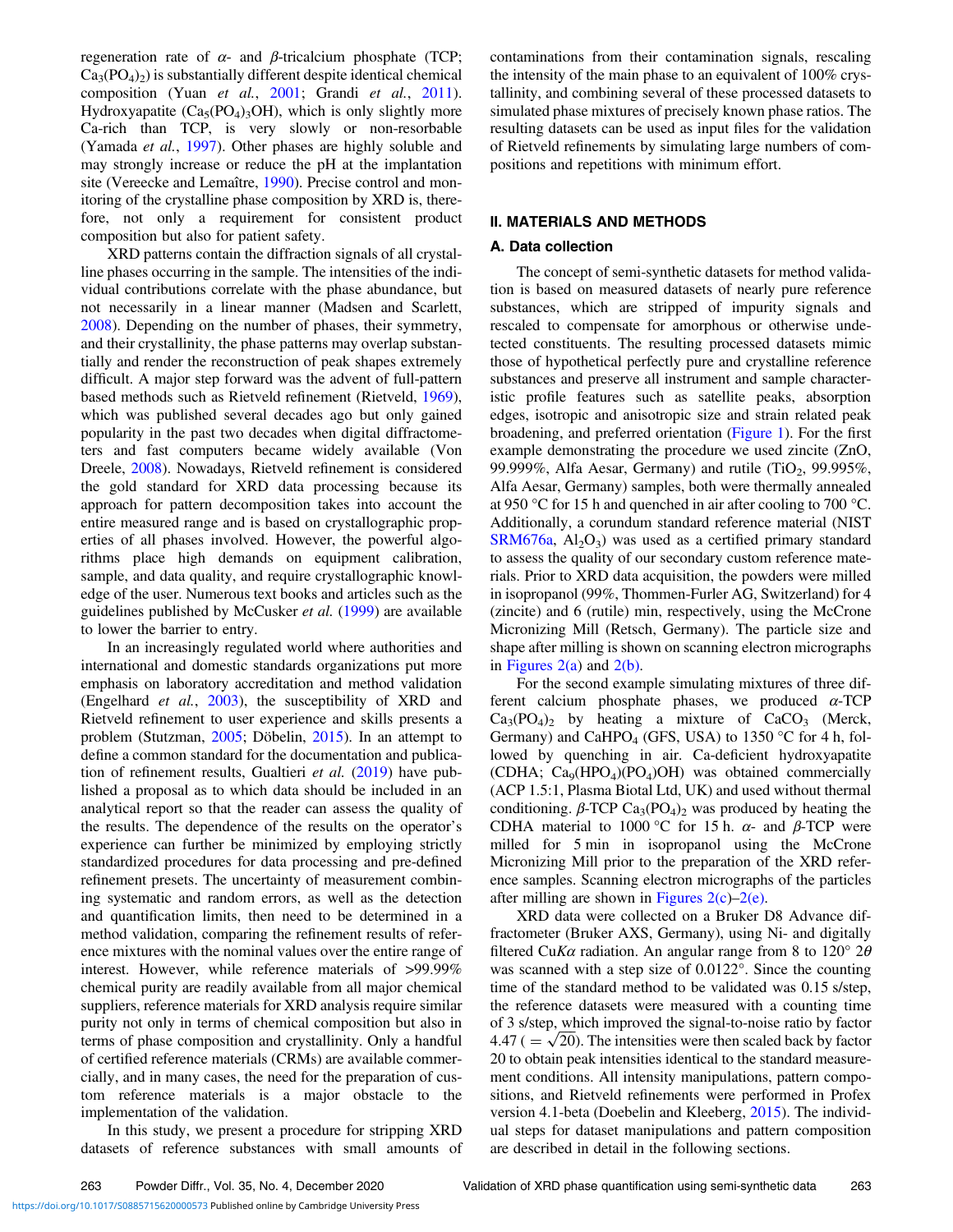<span id="page-2-0"></span>

Figure 1. Processing steps of a nearly pure zincite reference sample. (a) Standard scan and (b) a high signal-to-noise (HSN) scan measured with 20 times longer counting time, followed by rescaling the intensities by a factor 1/20. (c) Scan b after stripping of impurities and rescaling. (d) Scan c with added synthetic noise pattern. Artifacts exposed in scan b: (1) rutile impurities, (2) zincite Kβ peaks, (3) corundum impurities, and (4) zincite absorption edges.

#### B. Data manipulation

## 1. Reference data acquisition

XRD datasets of the nearly pure reference materials must be measured with the instrument settings to be validated but with the following exceptions: (i) the signal-to-noise ratio must be improved while maintaining the same peak intensity as the standard instrument settings and (ii) it is recommended to measure a wide angular range, e.g., up to 120° 2θ. Improved signal-tonoise ratio at constant peak intensity (HSN) can be obtained either by using a longer counting time per step and rescaling the intensities after the measurement or by averaging several datasets measured with the standard counting time. Both approaches result in the same improvement of signal-to-noise ratio by factor  $\sqrt{n}$  (Hassan and Anwar, [2010\)](#page-12-0), but if a prolonged counting time bears the risk of exceeding the detector's linear response range, merging multiple datasets measured with the standard counting time is to be preferred. If a counting time  $n$ times longer than standard conditions was used, each measured intensity value  $I_m$  is rescaled as follows after the measurement:

$$
I = \frac{I_m}{n} \tag{1}
$$

If  $n$  repetitions were measured with standard counting time, the average intensity is calculated as follows:

$$
I = \frac{\sum_{i=1}^{n} I_{mi}}{n} \tag{2}
$$

The suppressed counting noise amplitude exposes contaminations below the detection limit of the standard measurement conditions [Figure 1, scans (a) and (b)] and allows adding realistic synthetic noise after composition of the multiphase patterns.

#### 2. Rietveld refinement

In a next step, the HSN scans of all reference materials are processed with Rietveld refinement. At this point, a hand-optimized highly accurate refinement strategy should be employed, independent of the standard refinement strategy to be validated. The refinement must provide accurate fits of the background and all contamination peaks [\(Figure 3](#page-4-0)), as well as highly precise scale factors and mass absorption coefficients (MACs) of the reference phases. If the main phase is not chemically pure, additional information from chemical analysis (e.g., XRF or ICP) should be used to improve the structure model.

As a result of the Rietveld refinement, we also obtain the following parameters of each reference phase:

S: Rietveld scale factor,

Z: number of formula units per unit cell,

M: mass of the formula unit,

V: unit cell volume,

 $\mu^*$ : MAC.

It can be easily demonstrated (see, e.g., Madsen and Scarlett, [2008](#page-13-0)) that the absolute weight fraction of phase A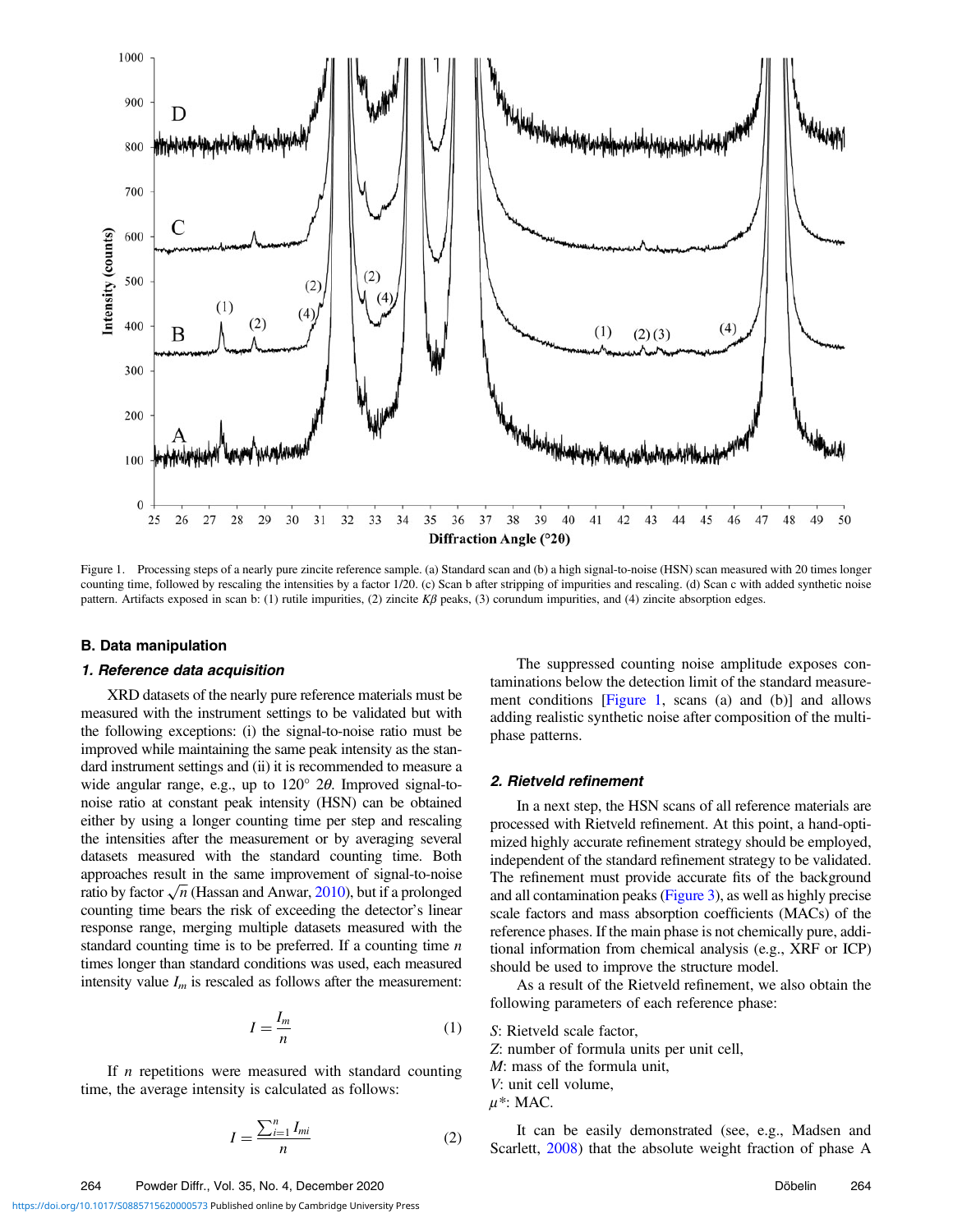<span id="page-3-0"></span>

Figure 2. Scanning electron microscopy images of the materials used in examples 1 and 2 after milling for XRD sample preparation: (a) rutile, (b) zincite, (c) α-TCP, (d)  $β$ -TCP, and (e) CDHA.

in a powder sample is calculated as

$$
W_{\rm A} = \frac{S_{\rm A} \cdot (Z \cdot M \cdot V)_{\rm A} \cdot \mu_m^*}{K} \tag{3}
$$

where  $K$  is an instrument dependent scaling factor which is used to put  $W_A$  on an absolute basis, and  $\mu_m^*$  is the specimen's MAC (O'Connor and Raven, [1988;](#page-13-0) Madsen and Scarlett, [2008\)](#page-13-0). The parameter  $K$  is usually unknown, and hence so is the absolute weight fraction  $W_A$ . But, as K only depends on the instrument setup, it can be calculated from Eq. (3) in case of a single-phase reference sample containing phase R, so that  $W_R = 1$  and  $\mu_m^* = \mu_R^*$ , as follows

$$
K = S_{R} \cdot (Z \cdot M \cdot V)_{R} \cdot \mu_{R}^{*} \tag{4}
$$

Determining  $K$  from a CRM and substituting it in Eq.  $(3)$ to compute absolute phase quantities of multi-phase samples is well-known as the external standard method (Jansen et al., [2011a](#page-13-0)). K should not be confused with the Reference Intensity Ratio (RIR), for which the designation  $K$  is also occasionally used (Hubbard et al., [1976;](#page-12-0) Hubbard and Snyder, [1988](#page-12-0)). RIR expresses the ratio of the peak intensity of an analyte to the peak intensity of a reference phase under given measurement conditions and is, therefore, phase dependent. The  $K$  value from Eq. (4), on the other hand, is independent of the phase and only instrument related. In multi-phase samples measured under identical instrument conditions and provided that no amorphous phases are present,  $K$ can be computed according to Eqs. (5) and (6) and should result in precisely the same value as obtained from the CRM in Eq. (4).

$$
K = \mu_m^* \cdot \sum_{i=1}^n \left[ S_i \cdot (Z \cdot M \cdot V)_i \right] \tag{5}
$$

$$
\mu_m^* = \frac{\sum_{i=1}^n (\mu_i^* \cdot W_i)}{n} \tag{6}
$$

 $\mu_m^*$  is the sample's bulk MAC,  $\mu_i^*$  is the MAC of phase *i*, and  $W_i$  is the phase quantity of phase i.

We performed the calculation of  $K$  for our reference substances zincite and rutile, and compared them with the value obtained from the NIST [SRM676a](#page-13-0) sample. As shown in [Table I,](#page-4-0) the zincite and rutile reference samples resulted in  $K$  values lower than NIST SRM $676a$ , indicating the presence of undetected constituents in the two reference phases.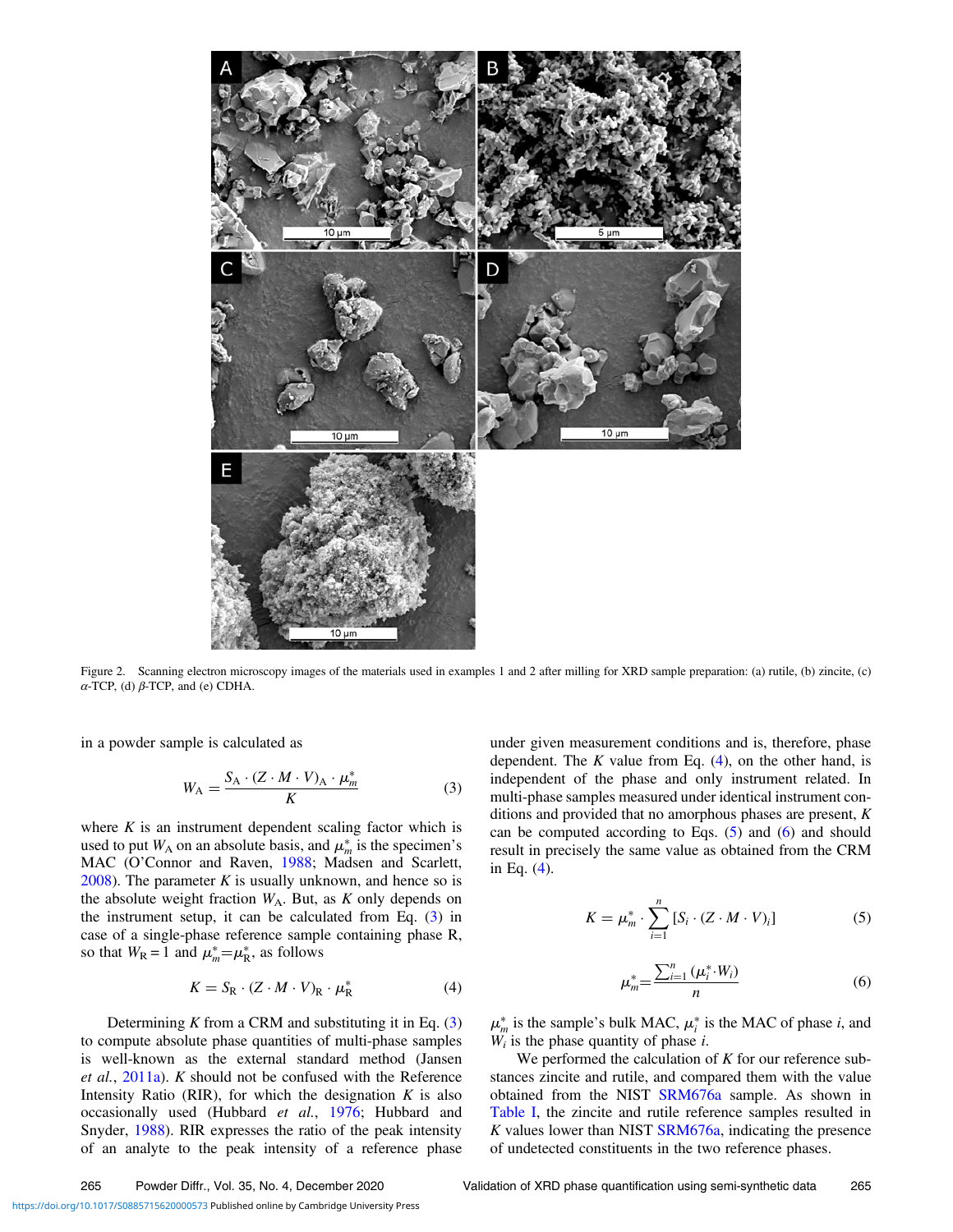<span id="page-4-0"></span>

Figure 3. Rietveld refinement fits individual patterns for all phases and for the background to the measured data (stacked representation). The background was refined as a combination of a measured background and a polynomial function. The measured contribution shows tails of diffuse bumps at both sides of the displayed range, which are generated by the polymer sample holder.

# 3. Stripping of contamination signals and normalizing for K

Now, the HSN datasets are processed to remove all contamination signals and rescaled to the target  $K$  value determined from the NIST SRM sample. Since only the diffraction signal of the reference phase  $I_{\text{diff}}$  must be rescaled, but not the background intensity, the refined background  $I_{\text{bkgr}}$ is subtracted from the measured intensities  $I_{obs}$ :

$$
I_{\text{diff}} = I_{\text{obs}} - I_{\text{bkgr}} \tag{7}
$$

Then, the refined phase contributions of all contaminations obtained from the Rietveld refinement (Figure 3) are

TABLE I. Instrumental scale factors  $K$  calculated for all reference samples used in example 1.

| Reference<br>sample    | Refined<br>composition (rel.<br>$wt\%$                                             | $K(-)$<br>as-measured | $K(-)$ after impurity<br>stripping and<br>normalization |
|------------------------|------------------------------------------------------------------------------------|-----------------------|---------------------------------------------------------|
| <b>NIST</b><br>SRM676a | $100\%$ Al <sub>2</sub> O <sub>3</sub>                                             | $9.66 \pm 0.04$       |                                                         |
| Zincite                | 99.35% ZnO<br>$0.32\%$ TiO <sub>2</sub><br>$0.33\%$ Al <sub>2</sub> O <sub>3</sub> | $9.14 \pm 0.03$       | $9.66 \pm 0.03$                                         |
| Rutile                 | 100% TiO <sub>2</sub>                                                              | $8.91 \pm 0.05$       | $9.66 \pm 0.06$                                         |

Errors represent estimated standard deviations calculated by the refinement software. In case of zincite, the value " $K$  as-measured" represents the sum of  $K_{ZnO} + K_{TiO2} + K_{Al2O3}$ .

subtracted from the diffracted intensity (assuming that phase 1 is the reference phase, and phases 2 to  $n$  are contaminations):

$$
I_{\text{pure}} = I_{\text{diff}} - \sum_{i=2}^{n} I_i \tag{8}
$$

Next, the  $K$  value of the pure reference phase is calculated from the Rietveld refinement, with "pure" referring to the phases zincite and rutile, respectively:

$$
K_{\text{pure}} = S_{\text{pure}} \cdot (Z \cdot M \cdot V)_{\text{pure}} \cdot \mu_{\text{pure}}^* \tag{9}
$$

If  $K_{pure}$  is lower than  $K_{SRM}$  obtained from the CRM (NIST SRM 676a), the diffracted intensities of the reference phase are normalized:

$$
I_{\text{norm}} = I_{\text{pure}} \cdot \frac{K_{\text{SRM}}}{K_{\text{pure}}} \tag{10}
$$

The intensity of the diffraction signal  $I_{pure}$  is now increased to the intensity that a true measurement of a singlephase sample of the reference phase would yield  $(I_{\text{norm}})$ . Now the background intensity is added, which was not affected by the normalization:

$$
I_{\rm ref} = I_{\rm norm} + I_{\rm bkgr} \tag{11}
$$

As a result,  $I_{ref}$  represents a diffraction pattern of the reference phase based on measured intensities, that was (i)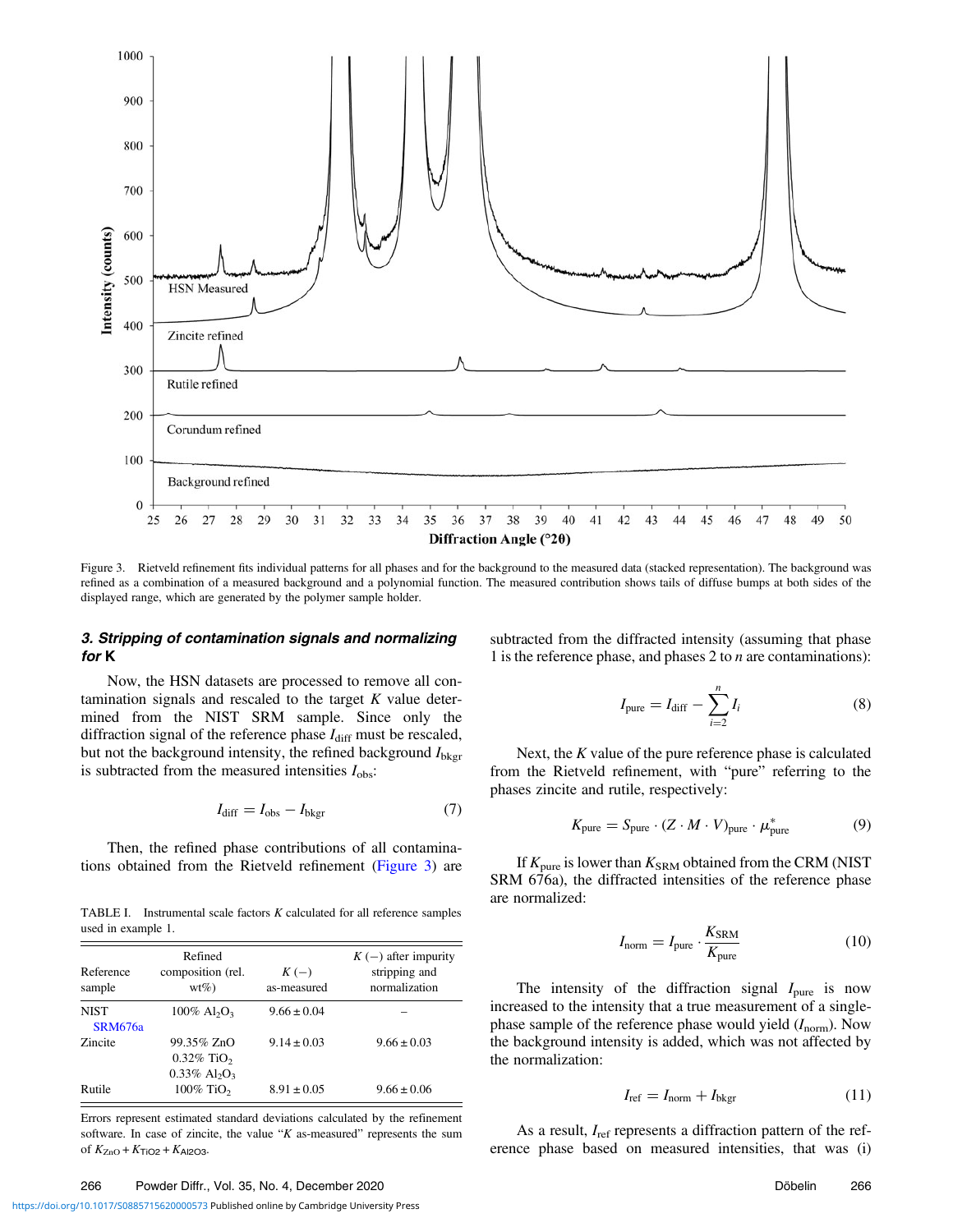<span id="page-5-0"></span>stripped of the diffraction signal of impurity phases and (ii) rescaled to the intensity the pure reference phase would yield on the same instrument configuration in absence of crystalline and amorphous impurities. When refined by Rietveld refinement, its  $K$  value according to Eq.  $(4)$  $(4)$  is identical to  $K<sub>SRM</sub>$  of the certified reference sample. An example of the stripped and rescaled zincite HSN dataset is shown in [Figure 1](#page-2-0), scan c. It is recommended not to strip any imperfections originating from the reference phase ( $K\alpha_3$ ,  $K\beta$ , W L $\alpha$ ) peaks, absorption edge), for example, by the methods proposed by Ida et al. [\(2018](#page-13-0)), unless the stripping is also applied to datasets of phase mixtures analyzed with the validated method later on. The reference datasets should contain all imperfections expected to occur in sample datasets to allow for a realistic determination of validation parameters.

#### 4. Simulating multi-phase patterns

At this stage, all processed datasets of the reference substances are phase-pure, normalized to the  $K_{\text{SRM}}$  value of a fully crystalline sample, and nearly noise free due to the initial HSN intensity manipulation. The following procedure describes how these datasets can be combined to represent mixtures of precisely known phase quantities.

The relationship between absolute phase quantity and the intensity of a phase's signal contribution is (with the exception of polymorphs) not linear. It was, however, shown by Hill [\(1991](#page-12-0)) that the intensity is directly proportional to the Rietveld scale factor S. By rearranging Eq. [\(3](#page-3-0)), we can determine the scale factor of phase  $A(S_A)$  in any sample of known composition and K:

$$
S_{A} = \frac{W_{A} \cdot K}{(Z \cdot M \cdot V)_{A} \cdot \mu_{m}^{*}}
$$
 (12)

In the special case of a phase-pure reference pattern of phase A, the scale factor  $S_{A_{\text{ref}}}$  becomes:

$$
S_{A_{ref}} = \frac{1 \cdot K}{(Z \cdot M \cdot V)_{A} \cdot \mu_{A}^{*}}
$$
(13)

In order to scale the intensity of reference pattern A  $(I_{A_{ref}})$ to a weight fraction  $W_A < 1$  in a multi-phase sample, it must be multiplied with the relative scale factor:

$$
I_{\rm A} = I_{\rm A_{ref}} \cdot \frac{S_{\rm A}}{S_{\rm A_{ref}}} \tag{14}
$$

Substituting Eq. (12) for  $S_A$  and Eq. (13) for  $S_{A_{ref}}$  results in:

$$
I_{\rm A} = I_{\rm A_{ref}} \cdot \frac{W_{\rm A} \cdot \mu_{\rm A}^*}{\mu_m^*} \tag{15}
$$

where  $\mu_m^*$  is calculated according to Eq. [\(6](#page-3-0)) for the target phase composition. The final simulated diffraction pattern is obtained by summing all rescaled intensities of phases A to n:

$$
I_{\text{sum}} = I_{\text{A}} + I_{\text{B}} + \dots + I_{n} \tag{16}
$$

and by applying a synthetic noise pattern for the intensity  $I_{sum}$ :

$$
I_{\text{sim}} = I_{\text{sum}} + p(\sqrt{I_{\text{sum}}}) \tag{17}
$$

 $p(x)$  generates a random Poisson-distributed number for x counts. The phase composition of the semi-synthetic diffraction pattern  $I_{\text{sim}}$  is precisely known from the W values selected for each phase in Eq.  $(15)$ . Scan d in [Figure 1](#page-2-0) shows the effect of adding synthetic noise to scan c using the function "std:: poisson\_distribution<int>" of the GNU libstdc++ library.

### C. Application

#### 1. Example 1: zincite and rutile

As a first example to demonstrate the procedure described above, a simple binary system of the highly symmetric phases rutile (TiO<sub>2</sub>) and zincite (ZnO) was selected. The peaks of both phases were well separated, which allowed tracking the impurity stripping and dataset synthesis process visually. HSN datasets of both reference phases covering a range of  $8-120^{\circ}$  2 $\theta$  were refined to determine their initial phase compo-sition and K value ([Table I\)](#page-4-0). Traces of rutile (TiO<sub>2</sub>) and corundum  $(A1<sub>2</sub>O<sub>3</sub>)$  impurities were found in the zincite sample, but no crystalline impurities were observed in the rutile sample. The zincite dataset was then stripped of its impurity signals, and both datasets were then normalized to the reference  $K_{SRM}$  value determined with a certified  $Al_2O_3$  reference material (SRM 676a; [Table I](#page-4-0)). Patterns of biphasic compositions were then created by combining the processed reference patterns and by applying synthetic counting noise as described above. The compositions and examples of the patterns are pre-sented in [Figure 4](#page-6-0). Each composition was simulated 10 times, resulting in 210 datasets created from two reference datasets. To determine the phase composition using Rietveld refinement, the datasets were processed with Profex by the BGMN Rietveld kernel version 4.2.23 (Doebelin and Kleeberg, [2015](#page-12-0)) using three different refinement strategies. The parameters refined in all three strategies are listed in [Table II.](#page-6-0) Strategy "no restrictions" provided the best possible profile if both phase patterns were well defined, i.e., their intensities were high enough that the peak shapes were not obstructed by the noise pattern. Strategies "restricted zincite" and "restricted rutile" used the same elaborate refinement for one phase, but refined only basic profile parameters of the second phase. All 210 datasets were refined with the three strategies in a batch without user interaction. The resulting phase quantities were analyzed statistically (Table [III](#page-6-0)). [Figure 5](#page-7-0) presents the difference between the refined zincite quantity and the nominal (simulated) value in the range of low rutile content  $\left($ <10 wt%), major content of both phases (10–90 wt%), and low zincite content  $\left($ <10 wt%). Due to the normalization to 100 wt%, rutile quantities  $W_{\text{rutile}}$  correspond to  $100 - W$ zincite.

## 2. Example 2: calcium phosphate cement

The second example was based on a reaction commonly used in ceramic bone cements. The metastable hightemperature phase  $\alpha$ -TCP undergoes a hydration reaction

<https://doi.org/10.1017/S0885715620000573>Published online by Cambridge University Press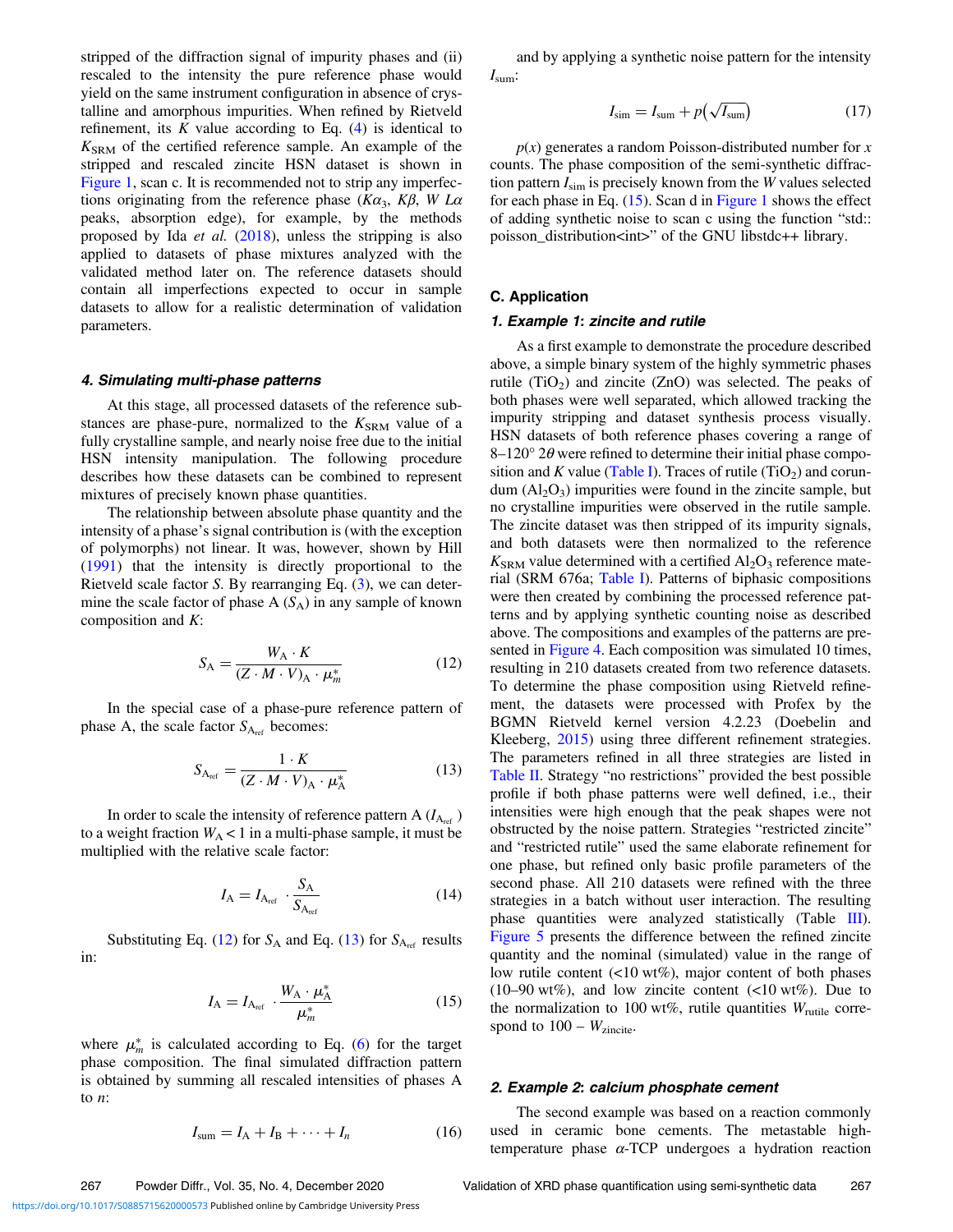<span id="page-6-0"></span>

Figure 4. 21 diffraction patterns of different composition created from the stripped and normalized zincite and rutile reference patterns. The patterns represent  $I_{sim}$ [Eq. ([17\)](#page-5-0)], including the background signal and synthetic counting noise. Each composition was simulated and refined 10-fold, resulting in 210 multi-phase datasets created from two reference datasets. The legend shows the simulated phase composition in wt%.

when mixed with water to form nano-crystalline CDHA. α-TCP often contains contaminations of β-TCP, a polymorph that is non-reactive in water and stable at room temperature. Monitoring the cement reaction progress by XRD thus involves the quantification of variable contents of highly crystalline  $\alpha$ -TCP and nano-crystalline CDHA, and a constant amount of  $β$ -TCP. The reference materials used in this example were measured with a 20-fold longer counting time per step than standard settings and then processed with Rietveld refinement to quantify impurity phases and to determine the initial  $K$  values (Table [IV\)](#page-7-0). Afterwards, impurity signals were stripped, and the datasets were normalized to a common K value. However, instead of using a  $K_{\text{SRM}}$  value obtained from the certified  $Al_2O_3$  sample, the value determined for the  $\alpha$ -TCP sample was used as a reference. The resulting normalized datasets prior to multi-phase pattern simulation are shown in [Figure 6](#page-8-0). K values were lower than in the first example due to instrumental fluctuations that occurred during a gap of several weeks between the data collections of the two examples. Since the  $K$  value is directly related to the intensity of the primary beam, a gradual decrease over time is an expected symptom of an aging X-ray tube. Multi-phase patterns with added counting noise were created 10-fold for each simulated composition. The simulated  $\beta$ -TCP content was kept constant at 10 wt%, whereas  $\alpha$ -TCP and CDHA contents were varied from 90 to 0 wt%  $\alpha$ -TCP, and 0 to 90 wt% CDHA,

TABLE II. Structural parameters refined in the three refinement strategies of example 1.

| Structure<br>model | "no restrictions"                 | "restricted zincite"              | "restricted rutile"               |
|--------------------|-----------------------------------|-----------------------------------|-----------------------------------|
| Zincite            | $(T)$ (MS) (ACS)<br>$(3CS)$ (TDS) |                                   | $(T)$ (MS) (ACS)<br>$(3CS)$ (TDS) |
| Rutile             | $(T)$ (MS) (ACS)<br>$(3CS)$ (TDS) | $(T)$ (MS) (ACS)<br>$(3CS)$ (TDS) |                                   |

(T), Texture; (MS), Micro-strain; (ACS), Anisotropic crystallite sizes; (3CS), Trimodal crystallite size distribution; (TDS), Common thermal displacement parameters. The following parameters were refined in all strategies: background polynomial coefficients, sample height displacement, and unit cell dimensions, scale factors, and isotropic peak broadening of both crystalline phases.

TABLE III. Validated parameters for zincite and rutile using three different refinement strategies.

| Parameter                 | $\cdot$ no<br>restrictions" | "restricted<br>zincite" | "restricted<br>rutile" |
|---------------------------|-----------------------------|-------------------------|------------------------|
| Linearity 0-5% zincite    | 0.9852                      | 0.9990                  | 0.9720                 |
| Linearity 10-90% zincite  | 1.0000                      | 0.9998                  | 0.9998                 |
| Linearity 95-100% zincite | 0.3428                      | 0.4512                  | 0.9996                 |
| LOD zincite               | $1.55 \text{ wt%}$          | $0.39 \text{ wt\%}$     | 2.29 wt%               |
| LOD rutile                | 6.98 wt%                    | $0.41 \text{ wt%}$      | $0.22$ wt%             |
| LOO zincite               | $1.77 \text{ wt%}$          | $0.42 \text{ wt%}$      | 2.91 wt%               |
| LOO rutile                | 10.63 wt%                   | $0.58$ wt%              | $0.34$ wt%             |

Values in their optimized compositional range are shown in bold typeset. LOD = limit of detection =  $x<sub>blank</sub> + 3·SD$ 

LOQ = limit of quantification =  $x_{blank} + 5 \cdot SD$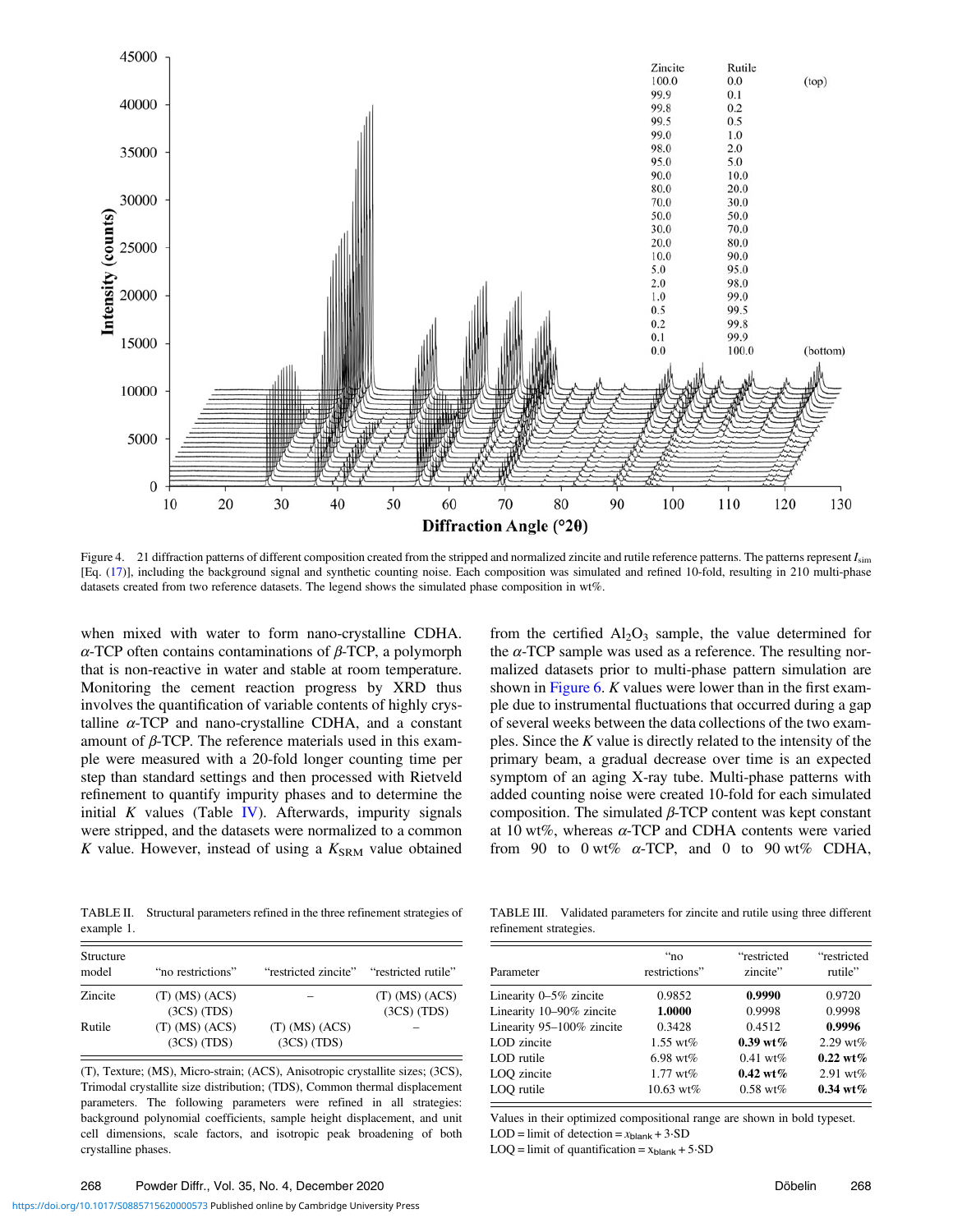<span id="page-7-0"></span>

Figure 5. Differences between refined and nominal zincite quantities obtained from three different refinement strategies. The x-axis is split into three segments to enhance the visibility of the data points close to 0 and 100 wt% zincite. The strategy optimized for the displayed compositional range is shown in red. Error bars represent standard deviations  $(n = 10)$ .

respectively. This represented the complete cement reaction in presence of a constant amount of β-TCP contamination. The simulated datasets were refined using the strategy shown in Table [V](#page-8-0) . Refined phase quantities are shown in [Table VI,](#page-9-0) a statistical analysis is presented in [Table VII,](#page-9-0) and an example refinement is shown in [Figure 7](#page-10-0).

To assess the effect of the number of simulations on the statistical analysis, the composition 45 wt%  $\alpha$ -TCP + 45 wt % CDHA + 10 wt%  $\beta$ -TCP of example 2 was again simulated and refined 100 times. The cumulative moving average  $Q_{1n}$ , the standard deviation, and the standard error were calculated for the first *n* datasets, where *n* was increased from 1 to 100 [\(Figure 8](#page-10-0)).

## III. RESULTS AND DISCUSSION

Phase quantification by XRD analysis is particularly challenging to validate not only because the availability of CRMs is extremely limited and in most cases not suited to replicate a particular phase system of interest but also because the results are highly susceptible to matrix effects. The detection limit of phase A in mixture with phase B is different than in mixture with phase C if the amount of peak overlap with phases B and C is different. Therefore, a validation must be targeted precisely at the composition of the samples to be measured, and for compositions of more than two phases, taking into account all possible phase combinations can easily lead to

TABLE IV. Instrumental scale factors  $K$  calculated for all reference samples used in example 2.

| Reference<br>sample | Refined<br>composition<br>$(\text{rel. wt%)})$ | $K(-)$<br>as-measured | $K(-)$ after impurity<br>stripping and<br>normalization |
|---------------------|------------------------------------------------|-----------------------|---------------------------------------------------------|
| $\alpha$ -TCP       | 99.5%<br>$\alpha$ -TCP0.5% HA                  | $8.693 \pm 0.056$     | $8.700 \pm 0.056$                                       |
| $\beta$ -TCP        | 98.64%<br>$\beta$ -TCP1.36%<br>$\beta$ -CPP    | $8.339 \pm 0.054$     | $8.709 \pm 0.056$                                       |
| <b>CDHA</b>         | 100% CDHA                                      | $8.255 \pm 0.036$     | $8.703 \pm 0.037$                                       |

Errors represent estimated standard deviations calculated by the refinement software.

β-CPP: β-Ca pyrophosphate  $(Ca<sub>2</sub>P<sub>2</sub>O<sub>7</sub>)$ .

enormous numbers of compositions. As a consequence, the literature on XRD method validation is relatively scarce and mostly focuses on simple binary phase systems. Siddiqui et al. [\(2015](#page-13-0)) validated the quantification of warfarin sodium products in two different matrices. The determination of accuracy, precision, linearity, limits of detection and quantification, and robustness was carried out using three concentrations measured six times, and three concentrations measured once. The effect of the instrument setup and Rietveld refinement strategy on the quantification of Tibolone Form I and Form II was assessed by Silva et al. [\(2016](#page-13-0)), who demonstrated that matching the refinement strategy to the expected phase composition improved accuracy and precision of the refinement. While both studies validated phase quantification in manageable binary phase systems, Eckardt et al. ([2012\)](#page-12-0) used a variety of different materials, including certified standards for soil and Portland cement clinker, to perform a comprehensive validation fulfilling the requirements of ISO/IEC 17025. The study included a proficiency test comparing the performance of 13 laboratories determining the composition of three mixtures of ceramic, metallic, and organic components. Interlaboratory studies such as the proficiency study published by Eckardt et al. [\(2012](#page-12-0)) for forensic materials, by Stutzman [\(2005](#page-13-0)) for hydraulic cements, by Döbelin [\(2015](#page-12-0)) for bioceramics, those organized by the International Union of Crystallography (Madsen et al., [2001](#page-13-0); Scarlett et al., [2002\)](#page-13-0), or competitions such as the Reynolds cup organized by the Clay Minerals Society are often used to compare the performance of laboratories. They cannot be considered as a viable alternative to a full method validation, but they provide supporting information and their participation is encouraged in ISO/IEC 17025.

The procedure for the numerical manipulation of reference datasets we present here facilitates the validation of XRD phase quantifications in situations where phase-pure and fully crystalline reference materials are not available, and in systems with a large number of phases whose number of possible combinations cannot be produced economically. We demonstrated that small diffraction signals of impurities can be subtracted from HSN diffraction patterns of nearly pure reference materials ([Figure 1](#page-2-0)), and the residual artifacts are masked by counting noise. The artifacts depend on the quality with which the Rietveld refinement fits the impurity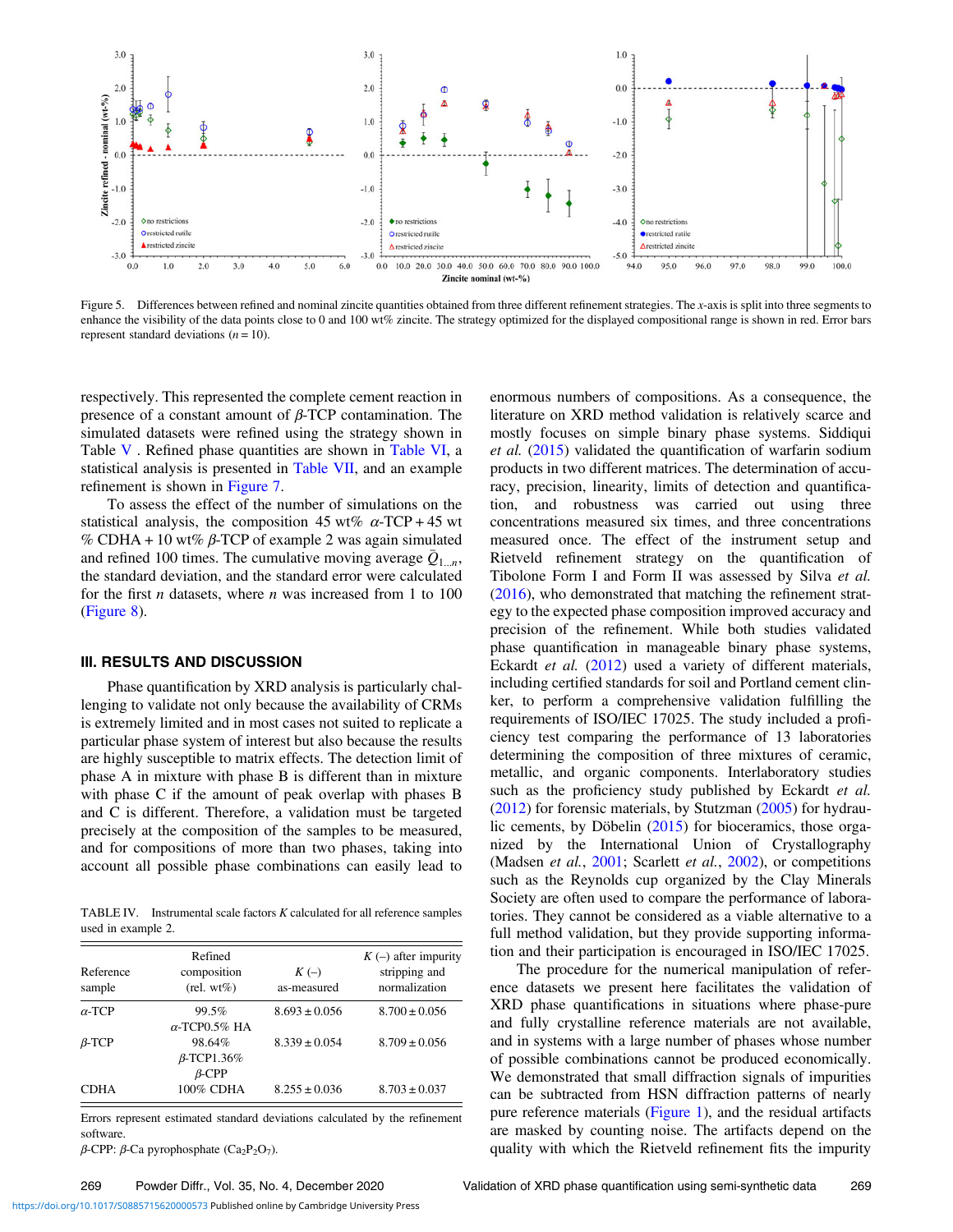<span id="page-8-0"></span>

Figure 6. The measured HSN reference patterns of α-TCP,  $β$ -TCP, and CDHA after stripping of impurities and normalization to a common K factor show several regions of peak overlap among  $α$ -TCP and  $β$ -TCP, as well as among  $β$ -TCP and nano-crystalline CDHA.

signals ([Figure 3\)](#page-4-0). Although the procedure is in theory capable of removing any number and intensity of impurity signals, artifacts from the subtraction of strong signals may exceed the counting noise and thus leave artifacts in the final composed multi-phase patterns. It is, therefore, recommended to limit the use of this approach to reference materials of high initial purity. The peak profiles modeled by the Rietveld algorithm are only used to subtract contamination signals. The peak shape of the reference phase remains unaffected. This is an important distinction from datasets simulated by the Rietveld algorithm. Any peak computed by the algorithm's profile function can be fitted with the same algorithm with perfect accuracy. Using synthetic datasets simulated with the Rietveld software as input files for the refinement thus results in unrealistically high precision and accuracy, even in the presence of counting noise. The process we propose for stripping impurity signals and rescaling the reference peaks, on the other hand, preserves the peak shape of the measured datasets, including all technical imperfections such as the absorption

TABLE V. Structural parameters refined in example 2.

| Structure model | Refinement strategy |
|-----------------|---------------------|
| $\alpha$ -TCP   | $(T)$ (MS) (ICS)    |
| $\beta$ -TCP    | $(T)$ (ICS)         |
| <b>CDHA</b>     | $(T)$ , $(ACS)$     |

(T), Texture; (MS), Micro-strain; (ICS), Isotropic crystallite size; (ACS), Anisotropic crystallite sizes. The following parameters were refined in all strategies: background polynomial coefficients, sample height displacement, and unit cell dimensions, scale factors.

edge, satellite peaks, and potential distortions originating from instrument misalignment [\[Figure 1](#page-2-0), scan (c)]. In addition to reducing the efforts for sample preparation to a manageable level, combining reference datasets mathematically also avoids problems potentially arising from blending powder components. Intense homogenization may introduce changes in microstructure and crystallinity or reactions among the phases, which would result in a putative systematic error when comparing refined with nominal phase quantities. The nominal phase content of mathematically combined datasets, on the other hand, is precisely known.

Optimum instrument settings for standard data acquisitions may be limited by economic considerations. If measurement time per sample is limited, the choice of counting time per step and angular range should be matched to the purpose of the analysis. For example, if the purpose is to demonstrate phase purity, the limits of detection and quantification benefit from a longer counting time over a limited angular range resulting in an improved signal-to-noise ratio. On the other hand, if the quantification of main phases and the determination of their crystallographic parameters (cell parameters, distinction of crystallite size and micro-strain, atomic site parameter including site occupancy factors and thermal displacement parameters) are the primary goal of the analysis, the results may benefit from a wider angular range measured with a shorter counting time. As discussed previously, the HSN datasets of pure reference materials used as input files for dataset synthesis must expose features below the noise level of standard measurements. Their signal-to-noise ratio must, therefore, be suppressed either by merging multiple datasets or by rescaling a dataset measured with longer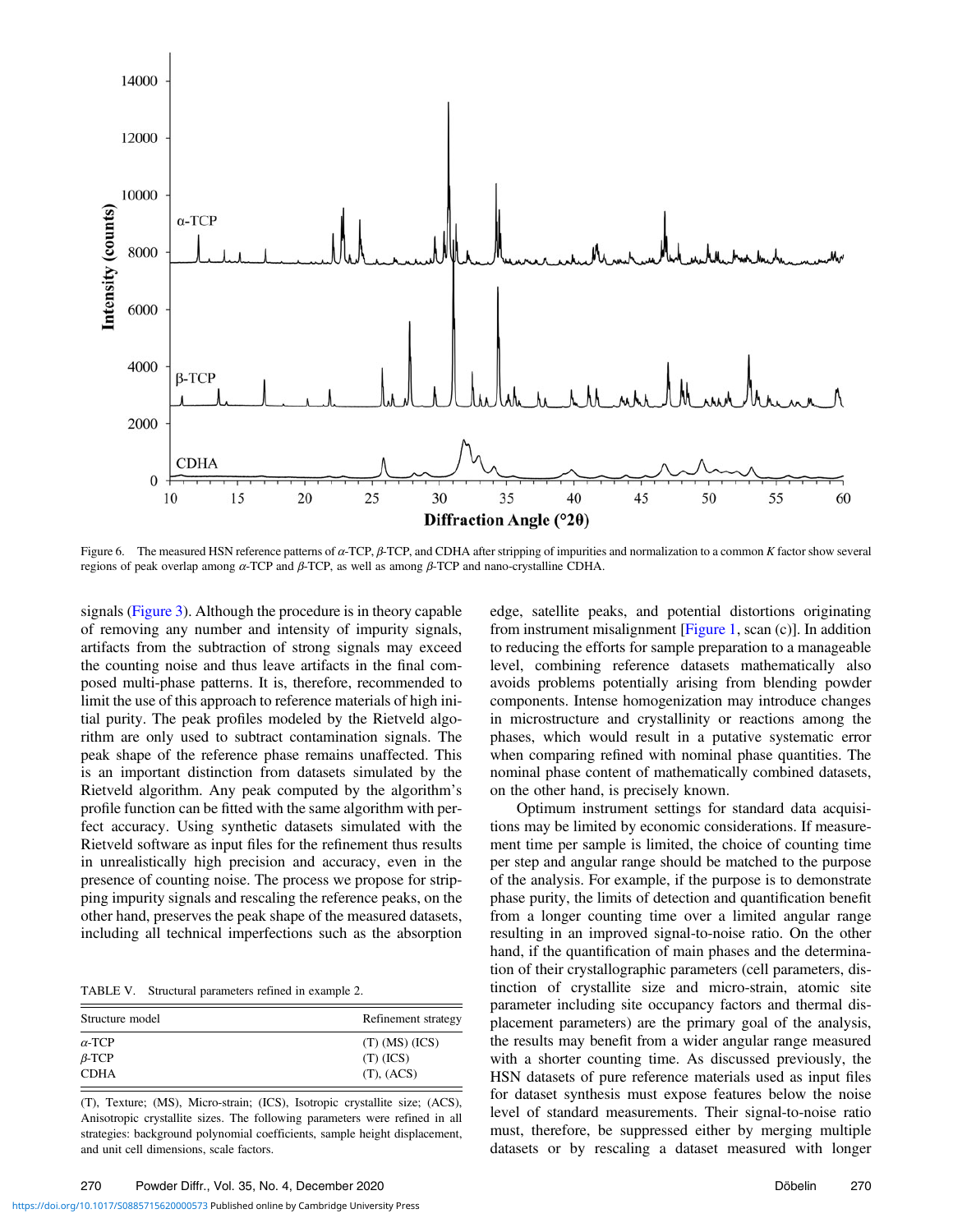<span id="page-9-0"></span>TABLE VI. Refinement results of example 2 containing  $\alpha$ -TCP, CDHA, and  $\beta$ -TCP.

|             | $\alpha$ -TCP |                  | <b>CDHA</b> |                  | $\beta$ -TCP |                  |                            |
|-------------|---------------|------------------|-------------|------------------|--------------|------------------|----------------------------|
| Composition | Nominal       | Refined          | Nominal     | Refined          | Nominal      | Refined          | $\Delta \pm \overline{SD}$ |
|             | 90.00         | $88.68 \pm 0.27$ | 0.00        | $0.29 \pm 0.31$  | 10.00        | $11.03 \pm 0.13$ | $1.70 \pm 0.43$            |
| 2           | 89.80         | $88.25 \pm 0.27$ | 0.20        | $0.60 \pm 0.26$  | 10.00        | $11.15 \pm 0.16$ | $1.97 \pm 0.41$            |
| 3           | 89.50         | $87.85 \pm 0.32$ | 0.50        | $1.07 \pm 0.36$  | 10.00        | $11.09 \pm 0.20$ | $2.06 \pm 0.52$            |
| 4           | 89.00         | $87.17 \pm 0.35$ | 1.00        | $1.85 \pm 0.37$  | 10.00        | $10.98 \pm 0.09$ | $2.24 \pm 0.52$            |
| 5           | 88.00         | $86.30 \pm 0.27$ | 2.00        | $2.56 \pm 0.27$  | 10.00        | $11.14 \pm 0.27$ | $2.12 \pm 0.47$            |
| 6           | 85.00         | $83.18 \pm 0.16$ | 5.00        | $5.75 \pm 0.16$  | 10.00        | $11.08 \pm 0.21$ | $2.25 \pm 0.31$            |
| 7           | 80.00         | $78.00 \pm 0.23$ | 10.00       | $10.84 \pm 0.19$ | 10.00        | $11.15 \pm 0.07$ | $2.46 \pm 0.31$            |
| 8           | 70.00         | $68.06 \pm 0.22$ | 20.00       | $20.96 \pm 0.22$ | 10.00        | $10.97 \pm 0.10$ | $2.37 \pm 0.33$            |
| 9           | 45.00         | $43.22 \pm 0.27$ | 45.00       | $45.98 \pm 0.15$ | 10.00        | $10.80 \pm 0.17$ | $2.18 \pm 0.35$            |
| 10          | 20.00         | $19.06 \pm 0.12$ | 70.00       | $70.47 \pm 0.18$ | 10.00        | $10.47 \pm 0.18$ | $1.15 \pm 0.28$            |
| 11          | 10.00         | $9.37 \pm 0.14$  | 80.00       | $80.22 \pm 0.12$ | 10.00        | $10.41 \pm 0.14$ | $0.78 \pm 0.23$            |
| 12          | 5.00          | $4.55 \pm 0.10$  | 85.00       | $85.02 \pm 0.15$ | 10.00        | $10.43 \pm 0.13$ | $0.62 \pm 0.22$            |
| 13          | 2.00          | $1.79 \pm 0.10$  | 88.00       | $87.68 \pm 0.25$ | 10.00        | $10.53 \pm 0.22$ | $0.65 \pm 0.35$            |
| 14          | 1.00          | $1.00 \pm 0.37$  | 89.00       | $88.46 \pm 0.48$ | 10.00        | $10.54 \pm 0.24$ | $0.76 \pm 0.65$            |
| 15          | 0.50          | $0.74 \pm 0.31$  | 89.50       | $88.91 \pm 0.36$ | 10.00        | $10.36 \pm 0.15$ | $0.73 \pm 0.50$            |
| 16          | 0.20          | $0.36 \pm 0.09$  | 89.80       | $89.23 \pm 0.29$ | 10.00        | $10.41 \pm 0.23$ | $0.72 \pm 0.38$            |
| 17          | 0.00          | $0.28 \pm 0.18$  | 90.00       | $89.40 \pm 0.31$ | 10.00        | $10.32 \pm 0.18$ | $0.74 \pm 0.40$            |

All values are given in wt%, errors represent one standard deviation (SD,  $n = 10$ ). A quality index  $\overline{\Delta}$  was calculated as  $\overline{\Delta} = \sqrt{\Delta_{\alpha-TCP}^2 + \Delta_{CDHA}^2 + \Delta_{\beta-TCP}^2}$ , where  $\Delta = \text{Nominal} - \text{Refined.} \overline{\text{SD}} = \sqrt{\text{SD}_{\alpha-\text{TCP}}^2 + \text{SD}_{\text{CDHA}}^2 + \text{SD}_{\beta-\text{TCP}}^2}$ .

counting time. In addition, correct determination of the instrumental factor K requires accurate refinement of potential substitutions and thermal displacement parameters. The HSN datasets should, therefore, not only focus on maximum signal-to-noise ratio but also cover an extended angular range allowing stable refinement of angular-dependent crystallographic parameters.

In our first example, we processed two reference datasets of rutile and zincite to eliminate impurity signals and to normalize the intensities of the main phases to a given instrumental  $K_{SRM}$  value. As shown in [Table I,](#page-4-0) the K values prior to normalization of both samples were slightly below the value obtained from the certified  $Al_2O_3$  reference. If all constituents of the samples were crystalline and refined correctly, identical K values for all three reference samples would have been expected. Lower  $K$  values indicate the presence of (i) amorphous constituents, (ii) undetected crystalline phases, or (iii) undetected chemical substitutions resulting in a wrong estimate of the molecular mass of the unit cell content. We excluded chemical substitutions by using raw materials of very high purity, and the detection limits were too low for undetected crystalline phases to cause a reduction of  $K$  in the observed extent. The most likely explanation for lower  $K$ values is, therefore, the presence of amorphous phases or domains. This example also demonstrates that physical

TABLE VII. Validated parameters for  $\alpha$ -TCP and CDHA in a mixture containing 10 wt% β-TCP contamination.

| Parameter                      | $\alpha$ -TCP      | <b>CDHA</b>         |  |
|--------------------------------|--------------------|---------------------|--|
| Linearity 0–5% $\alpha$ -TCP   | 0.9969             | 0.9995              |  |
| Linearity 10-80% $\alpha$ -TCP | 1.0000             | 1.0000              |  |
| Linearity 85-90% $\alpha$ -TCP | 0.9946             | 0.9928              |  |
| <b>LOD</b>                     | $0.81$ wt%         | 1.23 $wt%$          |  |
| LO <sub>O</sub>                | $1.17 \text{ wt%}$ | $1.85 \text{ wt\%}$ |  |

LOD = limit of detection =  $x<sub>blank</sub> + 3·SD$ 

LOQ = limit of quantification =  $x_{\text{blank}} + 5 \cdot SD$ .

mixtures of the two apparently phase-pure materials NIST SRM 676a and rutile would not represent the assumed ratio of crystalline corundum and rutile because undetected amorphous constituents would be introduced with the rutile material. Such physical mixtures would, therefore, be unsuitable for a method validation due to the unknown true nominal ratio of the crystalline phases. After stripping the impurity signals from the zincite dataset and normalizing the zincite and rutile intensities to the reference  $K_{SRM}$  value, refinement of the processed datasets resulted in identical  $K$  values [\(Table I](#page-4-0)).

From the normalized zincite and rutile reference patterns, we created 21 different compositions in 10-fold replication [\(Figure 4](#page-6-0)), resulting in 210 datasets in total. Since the reference patterns were rescaled and numerically merged but their measured peak shape and background evolution were preserved, we refer to the multi-phase patterns as "semisynthetic" datasets. Refining them with three different refinement strategies exposed the strengths and weaknesses of each strategy in terms of accuracy and precision of the refined phase quantities. The "no restrictions" strategy refined a large number of profile parameters for both phases. It yielded by far the most accurate results at a 50:50 wt% phase ratio ([Figure 5](#page-7-0)), albeit with a greater standard deviation than the more restricted strategies. At lower and higher zincite content, it tended to over-estimate the less abundant phase, and when the rutile content reached 1 wt% or less, the refinement became unstable. The strategies restricting refinement of one of the two phases to basic profile parameters clearly showed that the quantification was more stable (higher accuracy and precision) when the restricted phase approached 0 wt%.

A more demanding composition of three phases, including one with overlapping peaks and severe crystallite size-related peak broadening, was chosen as a second example. The 17 mixtures of  $α$ -TCP, CDHA, and  $β$ -TCP were simulated 10-fold and refined with a strategy of moderate complexity ([Table IV](#page-8-0)). [Figure 7](#page-10-0) shows an example refinement of composition 45 wt%  $\alpha$ -TCP + 45 wt% CDHA + 10 wt%  $\beta$ -TCP that demonstrates the complexity of the overlapping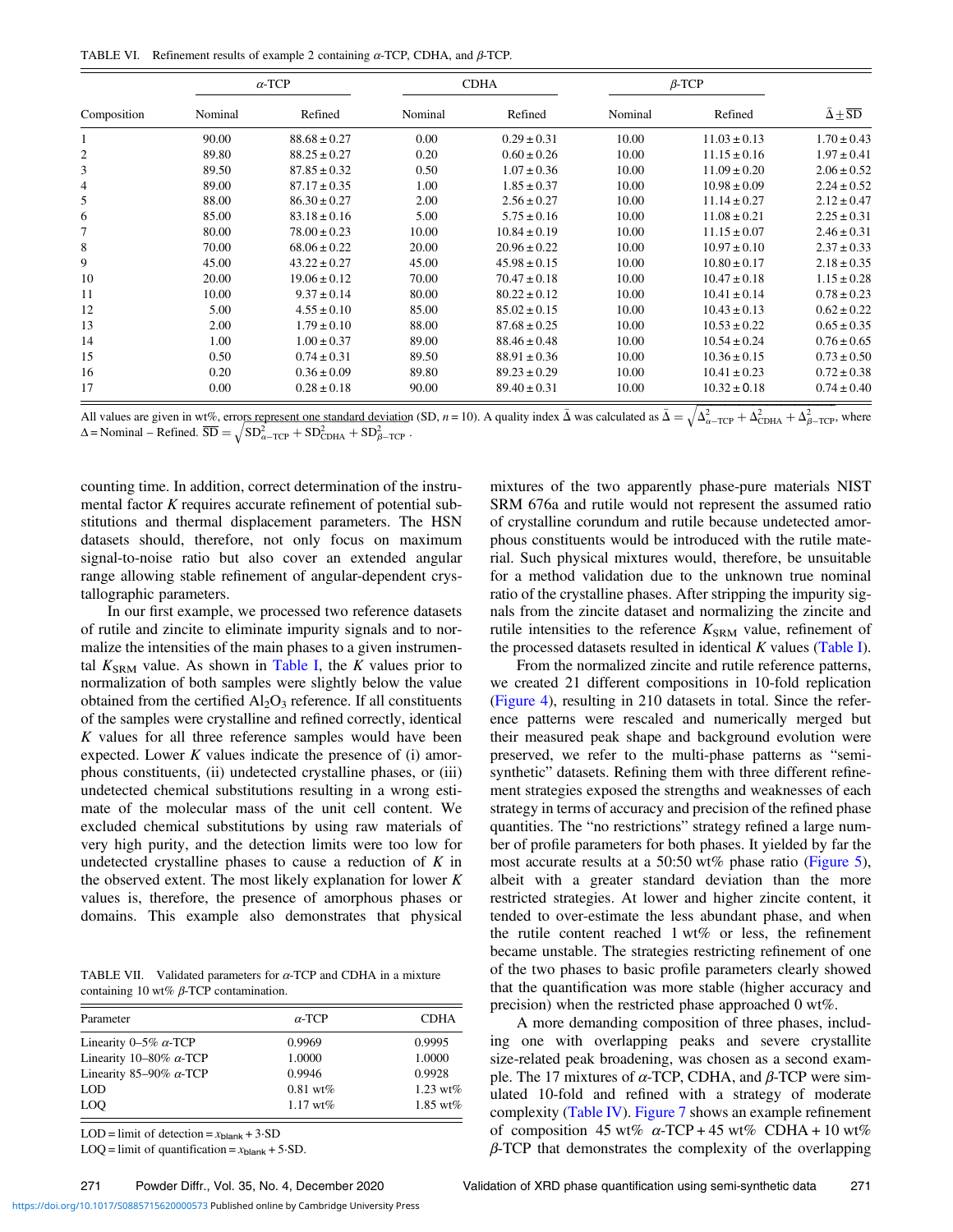<span id="page-10-0"></span>

Figure 7. An example refinement of example 2 (nominal composition 45 wt%  $\alpha$ -TCP + 45 wt% CDHA + 10 wt%  $\beta$ -TCP) converged with  $\chi^2$  = 1.20.



Figure 8. The mean value  $(\bar{Q})$  and standard deviation (Std. Dev.) of the refined  $\alpha$ -TCP phase quantity in example 2 fluctuated at low numbers of simulations, but stabilized when at least 29 datasets were processed. Between 29 and 99 repetitions, the mean value  $\bar{Q}_{1...n}$  remained within one standard error (Std. Err.) from the mean value of 100 repetitions  $(\bar{Q}_{1...100})$ .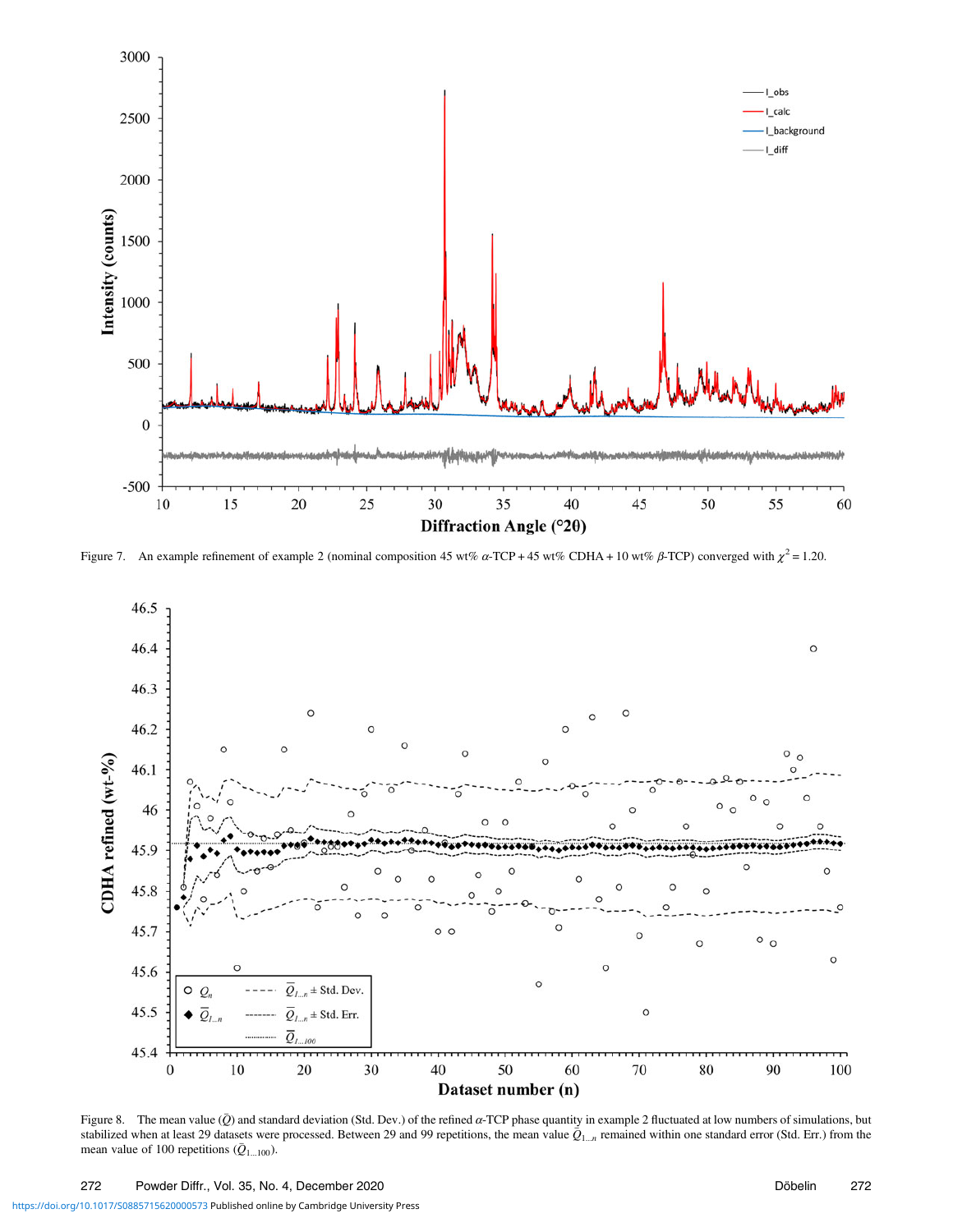phase signals. The mean refined phase quantities [\(Table VI\)](#page-9-0) showed that  $\alpha$ -TCP was slightly under-estimated for the most part of the compositional range, but became overestimated at a nominal quantity below 1.0 wt%, when the peak height approached the counting noise amplitude. The constant amount of β-TCP impurity was over-estimated in all compositions. Validation parameters [\(Table VII\)](#page-9-0) showed excellent linearity of both  $\alpha$ -TCP and CDHA phase quantities in the entire simulated compositional range, but relatively high limits of detection and quantification due to over-estimation at low phase content. If an implementation of this quantification method required lower limits, a refinement strategy optimized for low phase content, possibly combined with a slower counting time to improve the signal-to-noise ratio, could be considered.

According to the "Guide to the expression of uncertainty in measurement" (JCGM,  $2008$ ), the number of repetitions *n* from which an arithmetic mean value and experimental standard deviation are determined, should be large enough to ensure that both values are reliable estimates of the population. In other words, the number of simulations  $n$  for each phase composition must be sufficiently large to reliably represent the mean values and standard deviations obtained from an infinite number of measurements of a real sample. To assess how the refined mean phase quantities  $(Q)$ , their experimental standard deviation (Std. Dev.), and standard error of the mean (Std. Err. = Std. Dev./ $\sqrt{n}$ ) are affected by the number of repetitions n, we simulated one composition of example 2 (45 wt %  $\alpha$ -TCP + 45 wt% CDHA + 10 wt%  $\beta$ -TCP) 100 times. The statistical parameters were then determined for the first n datasets, while *n* was gradually increased from 1 to 100. The arithmetic mean of the refined  $\alpha$ -TCP phase quantity, as well as the experimental standard deviation and standard error of the mean for *n* ranging from 1 to 100 are presented in [Figure 8](#page-10-0). The mean and standard deviation were strongly affected by individual results when *n* was less than 29. For  $n \ge 29$ , both values approached the mean and standard deviation obtained from 100 repetitions. Less fluctuation was observed among the mean values of refined CDHA phase quantities (not shown), but the standard deviations approached the values obtained from 100 repetitions when *n* was  $\geq$  20. These findings clearly show that the determination of realistic mean phase quantities and standard deviations requires a number of repetitions (29 in our example 2) which in most cases can no longer be economically justified with real samples. The number of simulated semi-synthetic datasets can, however, be increased without significant effort. Especially in combination with a refinement software that supports batch processing, the additional effort due to a high number of repetitions only manifests itself in an increased computing effort, which is of negligible economic impact.

Using only one processed reference dataset per phase to create all semi-synthetic multi-phase datasets was sufficient to assess the effect of the refinement strategy on the quality of the results. However, a validation also requires operator, instrumental, and environmental influences on the results to be quantified. These factors can be taken into consideration by preparing and measuring a larger number of HSN datasets for each reference material by multiple operators on different days, which are then selected in a random manner to compose the multi-phase datasets. Six reference datasets of two (three) materials can be combined in 36 (216) unique pairs, thus minimizing repetitions and incorporating the external error sources in the semi-synthetic datasets. Using multiple reference datasets for each phase also introduces a variability of the measured background signal and the refined background polynomial, which is subtracted from the measured intensities [Eq. [\(7](#page-4-0))] prior to impurity stripping and intensity normalization. This additional source of error further improves the significance of semi-synthetic datasets approximating datasets of real phase mixtures.

The procedure we presented here produces highly realistic diffraction patterns of precisely known phase composition. In real multi-phase mixtures, however, the ratio of diffraction signal intensities of the individual phases can be biased by micro-absorption. This phenomenon occurs in samples containing phases of high absorption contrast and particles large enough to absorb a significant amount of radiation. In that case, X-rays interacting with strongly absorbing phases are diffracted by a smaller interaction volume than those interacting with phases exhibiting low absorption coefficients. As a result, the diffraction signals of weakly absorbing phases are emphasized, and those of strongly absorbing phases are suppressed, and the ratios of signal strength no longer reflect the ratio of phase abundances. The bias diminishes if the particles are small enough to allow X-rays interacting with a number of particles that is representative for the composition of the sample. The first approach to mitigating micro-absorption bias is, therefore, a reduction of particle size. Madsen and Scarlett [\(2008](#page-13-0)) also proposed using a wavelength at which the absorption contrast is minimized or at which absorption is generally low, thus allowing the radiation to interact with a large sample volume. Brindley [\(1945](#page-12-0)) proposed a mathematical correction for the effect of micro-absorption on phase quantification, but the model requires knowledge of the particle size and is severely limited by broad and skewed particle size distributions. Our procedure for the preparation of semi-synthetic datasets does not simulate the effect of micro-absorption in its current incarnation. In samples containing phases of strong absorption contrast, an additional systematic error may thus be present which is not accounted for by our approach. This additional bias can be determined experimentally by quantifying a real mixture of the reference phases. Differences in K values of the pure substances before processing of the datasets must be taken into account to determine the actual expected phase fractions. For example, a precise 50:50 mixture by weight of our rutile and zincite reference materials effectively contains 46.27 wt% rutile + 47.00 wt% zincite + 0.16 wt% corundum + 6.57 wt% unknown phases in absolute weight fractions, or 49.52 wt% rutile + 50.31 wt% zincite + 0.17 wt% corundum in relative weight fractions, according to the compositions and  $K$  values listed in [Table I.](#page-4-0) If the quantification of a real mixture results in a systematic error greater than that determined from the semi-synthetic datasets, the additional bias should be attributed to micro-absorption.

A second limitation of our approach is related to preferred orientation, which tends to be over-emphasized in datasets obtained by a numerical combination of stripped and normalized reference patterns. Anisotropic crystals within a biphasic mixture may be stabilized by the crystals of the second phase, which reduces preferred orientation. The reference patterns used to compose semi-synthetic datasets, however, are measured in nearly pure condition and composed with other phase patterns numerically after data collection. They may, therefore, be devoid of the stabilizing effect of the other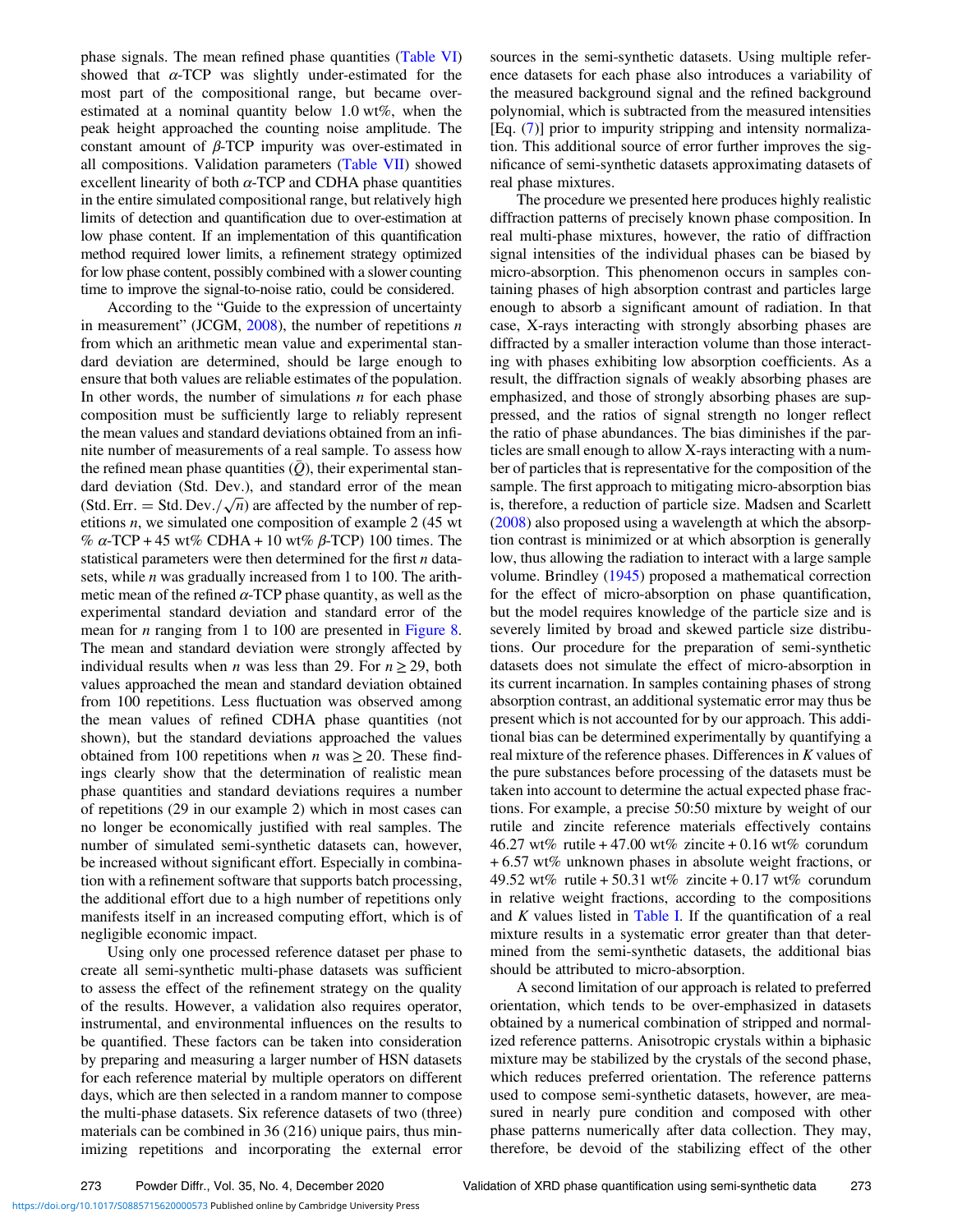<span id="page-12-0"></span>phases and show stronger signs of preferred orientation. Full-pattern data processing methods, including Rietveld refinement, are generally more robust against the bias emerging from orientation effects than single-peak based methods because the overall intensity of the pattern remains unchanged. Although Rietveld refinement programs implement algorithms for refinement of preferred orientation parameters, the common March–Dollase function (Dollase, 1986) is only a crude approximation to reality and may not adequately correct for extreme orientation effects. More sophisticated models using symmetrized spherical harmonics (Järvinen, [1993](#page-13-0)) have been implemented in some programs, and the implementation in BGMN, the Rietveld refinement kernel applied in the present study, has been found to be particularly robust even in cases of strong texture (Bergmann *et al.*, 2001). The extent of systematic errors in phase quantifications introduced by preferred orientation thus not only depends on the extent of orientation but also on the correction model implemented in the refinement program. From a regulatory point of view, over-estimation of errors is generally considered less critical than under-estimation because a conservative estimate does not imply unrealistic precision and accuracy. The over-emphasis of texture in our reference datasets may lead to such an over-estimate if phases prone to severe preferred orientation are involved. Therefore, more rigorous strategies may be required to mitigate preferred orientation than would be necessary in case of multi-phase samples.

The limitations of our method discussed above clearly illustrate that compliance with the common rules for good sample preparation and data collection is of utmost importance. These rules aim at minimizing artifacts due to microabsorption and texture as well as changes in the sample during preparation, while also achieving optimal particle statistics.

All data manipulations described in Eqs.  $(1)$  $(1)$ – $(17)$  $(17)$  were performed with the programs Profex version 4.1-beta (Doebelin and Kleeberg, 2015) and BGMN version 4.2.23 (Bergmann et al., 1998). Rietveld refinements, calculation of MACs, and calculations of K values [Eqs.  $(3)$  $(3)$ – $(6)$  $(6)$ ] were performed with BGMN using Profex as a graphical user interface. Algorithms for pattern merging and rescaling [Eqs. [\(1](#page-2-0)) and [\(2](#page-2-0))], impurity stripping and normalization [Eqs.  $(7)$  $(7)$ – $(11)$ ], and pattern simulation [Eqs.  $(12)$  $(12)$ – $(17)$  $(17)$ ] were implemented directly in Profex and are available in versions 4.1 and newer.

## IV. CONCLUSION

We present a procedure for obtaining a large number of XRD datasets with exactly known phase composition from relatively pure reference materials that can be used to validate phase quantification methods. This simplifies the search for high-purity reference substances, and a large number of compositions in a statistically significant number of replicates can be processed with little effort. Especially in systems containing more than two phases, the number of required mixing ratios can quickly become unmanageable. By using semisynthetic datasets, the detection and quantification limits, precision, accuracy, and linearity can be reliably determined in such systems.

Aldridge, L. P. (1982). "Accuracy and precision of phase analysis in portland cement by Bogue, microscopic and X-ray diffraction methods," Cem. Concr. Res. 12, 381–398.

- Bergmann, J., Friedel, P., and Kleeberg, R. (1998). "BGMN a new fundamental parameters based Rietveld program for laboratory X-ray sources, it's use in quantitative analysis and structure investigations," CPD Newslett. Commiss. Powd. Diffract. Int. Union Crystallogr. 20, 5–8.
- Bergmann, J., Monecke, T., and Kleeberg, R. (2001). "Alternative algorithm for the correction of preferred orientation in Rietveld analysis," J. Appl. Crystallogr. 34, 16–19.
- Bish, D. L. and Post, J. E. (1989). "Modern powder diffraction," in Reviews in Mineralogy, edited by P. H. Ribbe (The Mineralogical Society of America, Washington, DC).
- Bohner, M. (2010). "Resorbable biomaterials as bone graft substitutes," Mater. Today 13, 24–30.
- Brindley, G. W. (1945). "XLV. The effect of grain or particle Size on x-ray reflections from mixed powders and alloys, considered in relation to the quantitative determination of crystalline substances by x-ray methods," Lond. Edinb. Dubl. Phil. Mag. 36, 347–369.
- Cockcroft, J. K. and Fitch, A. N. (2008). "Chapter 2: experimental setups," in Powder Diffraction: Theory and Practice, edited by R. E. Dinnebier and S. J. L. Billinge (The Royal Society of Chemistry, Cambridge, UK), pp. 20–57.
- De la Torre, A. G. and Aranda, M. A. G. (2003). "Accuracy in Rietveld quantitative phase analysis of Portland cements," J. Appl. Crystallogr. 36, 1169–1176.
- De Villiers, J. P. R. (1986). "Applications of X-ray diffraction analysis in the exploration, mining and processing of materials," in Analytical Chemistry in the Exploration, Mining and Processing of Materials, edited by L. R. Butler (Blackwell Scientific Publications, Oxford), pp. 243–254.
- Dinnebier, R. E. and Billinge, S. J. L. (2008). "Chapter 1: principles of powder diffraction," in Powder Diffraction: Theory and Practice (The Royal Society of Chemistry), pp. 1–19.
- Döbelin, N. (2015). "Interlaboratory study on the quantification of calcium phosphate phases by Rietveld refinement," Powd. Diffr. 30, 231–241.
- Döbelin, N. and Kleeberg, R. (2015). "Profex: a graphical user interface for the Rietveld refinement program BGMN," J. Appl. Crystallogr. 48, 1573–1580.
- Döbelin, N., Luginbühl, R., and Bohner, M. (2010). "Synthetic calcium phosphate ceramics for treatment of bone fractures," Chimia 64, 723–729.
- Dollase, W. A. (1986). "Correction of intensities of preferred orientation in powder diffractometry: application of the March model," J. Appl. Crystallogr. 19, 267–272.
- Eckardt, R., Krupicka, E., and Hofmeister, W. (2012). "Validation of powder X-ray diffraction following EN ISO/IEC 17025," J. Forensic Sci. 57, 722–737.
- Engelhard, T., Feller, E., and Nizri, Z. (2003). "A comparison of the complimentary and different issues in ISO/IEC 17025 and OECD GLP," Accred. Qual. Assur. 8, 208–212.
- Grandi, G., Heitz, C., Dos Santos, L. A., Silva, M. L., Filho, M. S., Pagnocelli, R. M., and Silva, D. N. (2011). "Comparative histomorphometric analysis between α-TCP cement and β-TCP/Ha granules in the bone repair of rat calvaria," Mater. Res. 14, 11–16.
- Gualtieri, A. F., Gatta, G. D., Arletti, R., Artioli, G., Ballirano, P., Cruciani, G., Guagliardi, A., Malferrari, D., Masciocchi, N., and Scardi, P. (2019). "Quantitative phase analysis using the Rietveld method: towards a procedure for checking the reliability and quality of the results," Period. Mineral. 88, 147–151.
- Habraken, W., Habibovic, P., Epple, M., and Bohner, M. (2016). "Calcium phosphates in biomedical applications: materials for the future?," Mater. Today 19, 69–87.
- Hassan, U. and Anwar, M. S. (2010). "Reducing noise by repetition: introduction to signal averaging," Eur. J. Phys. 31, 453–465.
- Hesse, C., Goetz-Neunhoeffer, F., Neubauer, J., Braeu, M., and Gaeberlein, P. (2009). "Quantitative in situ X-ray diffraction analysis of early hydration of Portland cement at defined temperatures," Powd. Diffr. 24, 112–115.
- Hill, R. J. (1991). "Expanded use of the Rietveld method in studies of phase abundance in multiphase mixtures," Powd. Diffr. 6, 74–77.
- Hubbard, C. R. and Snyder, R. L. (1988). "RIR measurement and use in quantitative XRD," Powd. Diffr. 3, 74–77.
- Hubbard, C. R., Evans, E. H., and Smith, D. K. (1976). "The reference intensity ratio,  $III_c$ , for computer simulated powder patterns," J. Appl. Crystallogr. 9, 169–174.
- Hudon, P. and Jung, I. H. (2014). "Critical evaluation and thermodynamic optimization of the CaO-P<sub>2</sub>O<sub>5</sub> system," Metall. Mater. Trans. B 46, 494–522.